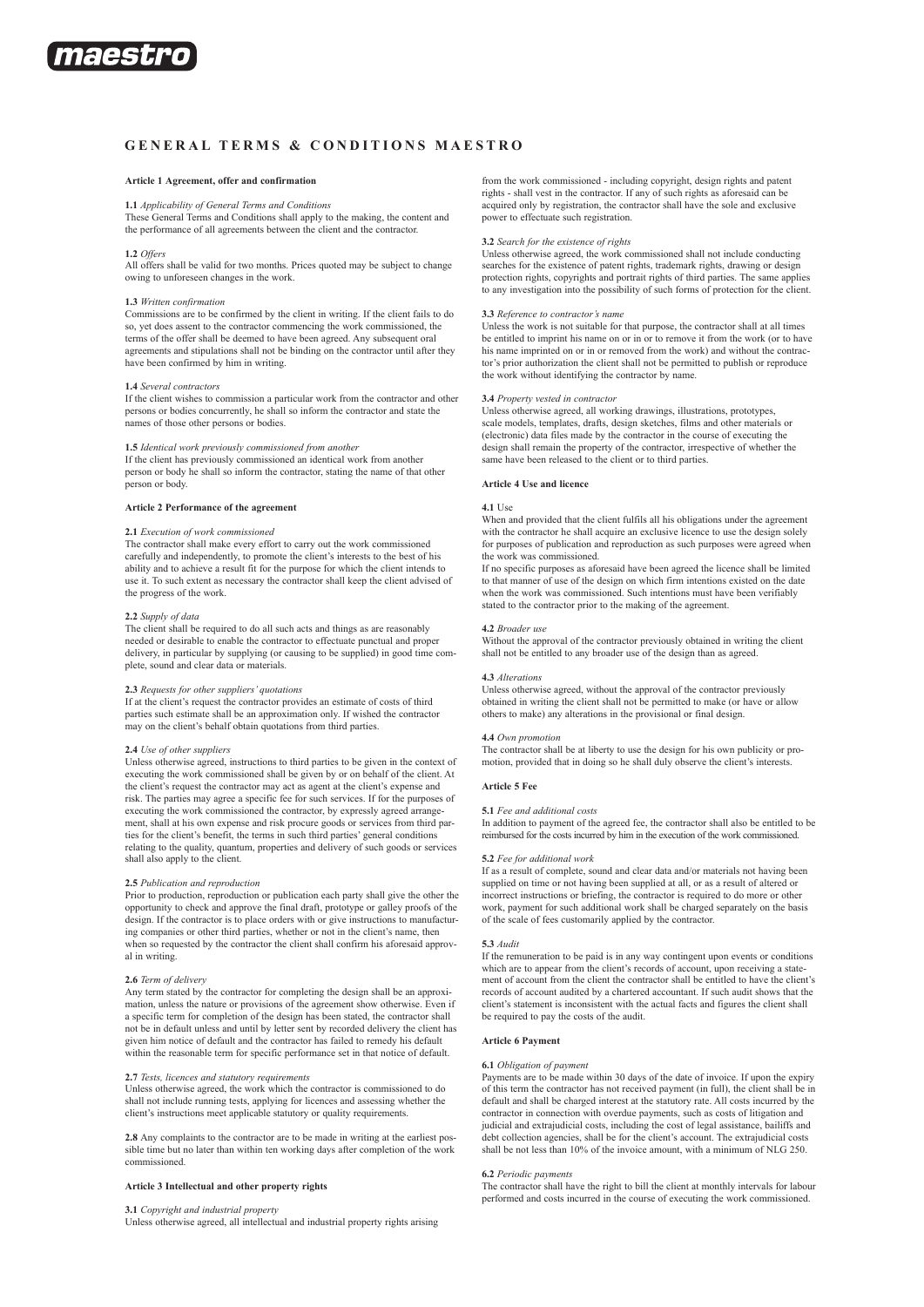

#### **6.3** *No reduction or set-off*

The payments due to the contractor shall be made by the client without any reduction or set-off, save for settlement against adjustable advance payments relating to the agreement which the client may have made to the contractor.

#### **6.4** *Cessation of licence*

In the event that the client fails to honour his debts (in full) or is otherwise in default of fulfilling his obligations under the agreement, then as from the moment of such default the client shall no longer be permitted to use the design supplied to him and each or any licence given to the client under the agreement shall cease to operate, unless in the light of the entire work commissioned by him the client's shortcoming is of minor significance.

#### **Article 7 Cancellation and termination of agreement**

#### **7.1** *Cancellation of agreement by client*

If the client cancels the agreement he shall be required to pay, in addition to compensation, the contractor's fee and the costs incurred in connection with the work carried out until the date of cancellation.

#### **7.2** *Termination of agreement by contractor*

If the agreement is terminated by the contractor by reason of the client's culpable failure to perform the agreement, the client shall be required to pay, in addition to compensation, the contractor's fee and the costs incurred in connection with the work carried out until the date of termination. In this context any conduct by the client on the grounds of which the contractor cannot reasonably be required to complete the work commissioned shall also be considered a culpable failure to perform the agreement.

#### **7.3** *Compensation*

The compensation referred to in the preceding two paragraphs of this article shall comprise at least the costs arising from obligations which the contractor has in his own name contracted with third parties for the purposes of executing the work commissioned, as well as 30% of the balance of the fee which the client would owe to the contractor if the work commissioned were fully completed.

## **7.4** *Insolvency*

The contractor as well as the client shall have the right to terminate the agreement, in whole or in part, with immediate effect in the event that the other party is adjudged bankrupt or, if a body corporate, goes into compulsory liquidation, or by court order is granted suspension of payments.

#### **7.5** *Use of designs after premature termination*

If for any reason whatsoever the agreement is terminated prematurely the client shall not be permitted to use (or continue to use) the designs supplied to him and each or any licence given to the client under the agreement shall cease to operate.

#### **Article 8 Warranties and indemnity**

#### **8.1** *Copyright owner*

The contractor warrants that the design supplied to the client has been made by him or on his behalf and that if the design is protected by copyright the contractor is the author thereof in the terms of the Auteurswet (Copyright Act) and as copyright owner has the power of disposition of the work.

#### **8.2** *Indemnity for claims relating to use of design*

The client shall indemnify the contractor or persons employed by the contractor in the execution of the work commissioned against any claim or action by third parties arising from the application or use of the design created by the contractor or persons as aforesaid.

#### **8.3** *Materials and information supplied by client*

The client shall indemnify the contractor against any claim or action relating to intellectual property rights in materials or information supplied by the client and used in the execution of the work commissioned.

#### **Article 9 Liability**

# **9.1** *The contractor cannot be held liable for:*

**a.** faults in materials which the client has supplied;

**b.** misunderstandings or errors in respect of the performance of the agreement if the cause of such misunderstandings or errors lies in acts or omissions of the client, such as in a case where complete, sound and clear information and/or materials have not been supplied on time or not at all;

**c.** errors by third parties employed by or on behalf of the client;

**d.** faults in offers made by suppliers, or prices quoted by suppliers being exceeded; **e.** faults in the design or errors in the text/data if in accordance with the provi-

sions of article 2.5 the client has given his approval or has had the opportunity to carry out a check and has declined to make such check;

**f.** faults in the design or errors in the text/data if the client has omitted to have a particular model or prototype made or a particular test carried out and the faults would have been apparent in such model, prototype or test.

#### **9.2** *Limitation of liability*

Save in the event of wilful acts or gross negligence by the contractor or the contractor's management the liability of the contractor for damage or loss arising from an agreement or any wrongful act committed against the client shall be limited to an amount reasonably proportionate to the quantum of the work commissioned, provided that such amount shall not exceed NLG 100,000 or the agreed amount of the fee, whichever is the higher.

#### **9.3** *Cessation of liability*

Any and all liability shall cease upon the expiry of twelve months from the date of completion of the work commissioned.

## **9.4** *Copies of materials*

Where reasonably possible the client shall be required to retain copies of materials and data he has supplied until the work commissioned has been completed. If the client fails to do so the contractor cannot be held liable for any damage or loss which would not have occurred if such copies had existed.

#### **9.5** *No obligation to retain materials and data*

After completion of the work commissioned the client and the contractor shall have no obligation to each other to retain any of the materials and data used.

#### **Article 10 Other terms**

#### **10.1** *Transfer or assignment to third parties*

The client shall not be permitted to transfer or assign to third parties any of the rights under an agreement made with the contractor, save in the event and as part of a transfer of the whole of the client's business.

#### **10.2** *Confidentiality*

Both parties shall be required to treat as strictly confidential all facts and circumstances relating to the other party of which they gain knowledge within the context of the work commissioned. The same duty of confidentiality in respect of such facts and circumstances shall be imposed on third parties who may be employed in the execution of the work commissioned.

#### **10.3** *Headings*

The headings in these General Terms and Conditions serve for orientation purposes only and do not constitute part of these Terms and Conditions.

#### **10.4** *Netherlands law*

The agreement between the contractor and the client shall be governed by the law of the Netherlands. The court which has the power to hear and decide on any dispute between the contractor and the client shall be the court having jurisdiction in the district where the contractor has his office.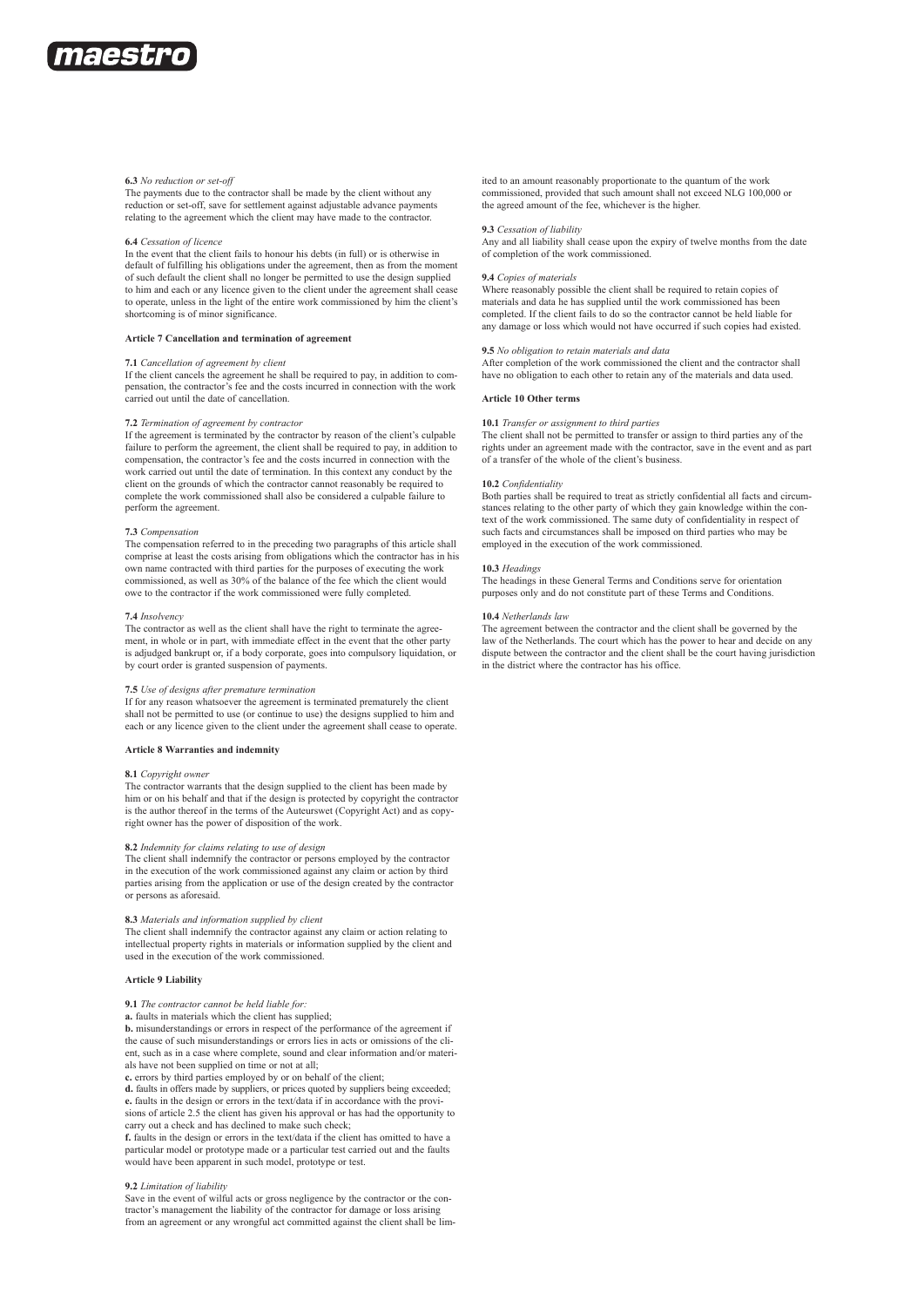

# **A lgemene L e v erings v oorwaarden M aestro**

## **Artikel 1 Overeenkomst, offerte en bevestiging**

# **1.1** *Toepasselijkheid algemene voorwaarden*

Deze algemene voorwaarden zijn van toepassing op de totstandkoming, de inhoud en de nakoming van alle tussen de opdrachtgever en de opdrachtnemer gesloten overeenkomsten.

## **1.2** *Offerte*

Offertes zijn 2 maanden geldig. Prijsopgaven kunnen wijzigingen ondergaan door een onvoorziene verandering in de werkzaamheden.

#### **1.3** *Schriftelijke bevestiging*

Opdrachten dienen door de opdrachtgever schriftelijk te worden bevestigd. Indien de opdrachtgever dit nalaat, maar er desondanks mee instemt dat de opdrachtnemer een aanvang met het uitvoeren van de opdracht maakt, dan zal de inhoud van de offerte als overeengekomen gelden. Nadere mondelinge afspraken en bedingen binden de opdrachtnemer eerst nadat deze schriftelijk door de opdrachtnemer zijn bevestigd.

**1.4** *Meerdere ontwerpers/ontwerpbureaus* Wanneer de opdrachtgever eenzelfde opdracht tegelijkertijd aan anderen dan deze opdrachtnemer wenst te verstrekken, dient hij de opdrachtnemer, onder vermelding van de namen van deze anderen, hiervan op de hoogte te stellen.

#### **1.5** *Eenzelfde opdracht eerder aan ander verstrekt*

Indien een opdrachtgever eenzelfde opdracht reeds eerder aan een ander heeft ver-strekt, dient hij de opdrachtnemer, onder vermelding van de naam van de ander, hiervan op de hoogte te stellen.

# **Artikel 2 De uitvoering van de overeenkomst**

#### **2.1** *Uitvoeren opdracht*

De opdrachtnemer zal zich inspannen de opdracht zorgvuldig en onafhankelijk uit te voeren, de belangen van de opdrachtgever naar beste weten te behartigen en te streven naar een voor de opdrachtgever bruikbaar resultaat. Voor zover noodzakelijk zal de opdrachtnemer de opdrachtgever op de hoogte houden van de voortgang van de werkzaamheden.

# **2.2** *Verstrekken van gegevens*

De opdrachtgever is gehouden al datgene te doen, wat redelijkerwijs nodig of wenselijk is om een tijdige en juiste levering door de opdrachtnemer mogelijk te maken, zulks in het bijzonder door het tijdig (laten) aanleveren van volledige, deugdelijke en duidelijke gegevens of materialen.

#### **2.3** *Aanvraag offertes toeleveranciers*

Indien de opdrachtnemer op verzoek van de opdrachtgever een begroting voor kosten van derden opstelt, dan zal deze begroting slechts een indicatieve strekking hebben. Desgewenst kan de opdrachtnemer namens de opdrachtgever offertes aanvragen.

#### **2.4** *Gebruik toeleveranciers*

Tenzij anders overeengekomen, worden opdrachten aan derden, in het kader van de totstandkoming van het ontwerp, door of namens de opdrachtgever verstrekt. Op verzoek van de opdrachtgever kan de opdrachtnemer, voor rekening en risico van de opdrachtgever, als gemachtigde optreden. Partijen kunnen hiervoor een nader over een te komen vergoeding afspreken. Indien bij de uitvoering van de opdracht de opdrachtnemer volgens uitdrukkelijke afspraak voor eigen rekening en risico goederen of diensten van derden betrekt, waarna deze goederen of diensten worden doorgegeven aan de opdrachtgever, dan zullen de bepalingen uit de algemene voorwaarden van de toeleverancier met betrekking tot de kwaliteit, kwantiteit, hoedanigheid en levering van deze goederen of diensten ook gelden jegens de opdrachtgever.

# **2.5** *Openbaarmaking en verveelvoudiging*

Alvorens tot produktie, verveelvoudiging of openbaarmaking wordt overgegaan dienen partijen elkaar in de gelegenheid te stellen de laatste modellen, prototypes of proeven van het ontwerp te controleren en goed te keuren. Indien de opdrachtnemer, al dan niet in naam van de opdrachtgever, opdrachten of aanwijzingen aan produktiebedrijven of andere derden zal geven, dan dient de opdrachtgever op verzoek van de opdrachtnemer zijn hierboven genoemde goedkeuring schriftelijk te bevestigen.

## **2.6** *Termijn van levering*

Een door de opdrachtnemer opgegeven termijn voor het volbrengen van het ontwerp heeft een indicatieve strekking, tenzij uit de aard of de inhoud van de overeenkomst anders blijkt. De opdrachtnemer is, ook bij een opgegeven termijn voor het volbrengen van het ontwerp, eerst in verzuim nadat de opdrachtgever hem/haar bij aangetekend schrijven in gebreke heeft gesteld en nakoming binnen de in de ingebrekestelling genoemde redelijke termijn uitblijft.

#### **2.7** *Tests, vergunningen en wettelijke bepalingen*

Tenzij anders is overeengekomen behoren het uitvoeren van tests, het aanvragen van vergunningen en het beoordelen of instructies van de opdrachtgever voldoen aan wettelijke of kwaliteitsnormen niet tot de opdracht van de opdrachtnemer.

# **2.8** *Klachten*

Klachten dienen zo spoedig mogelijk, maar in ieder geval binnen tien werkdagen na afronding van de opdracht, schriftelijk aan de opdrachtnemer te worden meegedeeld.

#### **Artikel 3 Rechten van intellectuele eigendom en eigendomsrechten**

#### **3.1** *Auteursrecht en industriële eigendom*

Tenzij anders overeengekomen, komen alle uit de opdracht voortkomende rechten van intellectuele eigendom - waaronder het octrooirecht, het modelrecht en het auteursrecht - toe aan de opdrachtnemer. Voorzover een dergelijk recht slechts verkregen kan worden door een depot of registratie, dan is uitsluitend de opdrachtnemer daartoe bevoegd.

## **3.2** *Onderzoek naar het bestaan van rechten*

Tenzij anders overeengekomen, behoort niet tot de opdracht het uitvoeren van onderzoek naar het bestaan van octrooirechten, merkrechten, tekening- of modelrechten, auteursrechten en portretrechten van derden. Ditzelfde geldt voor een eventueel onderzoek naar de mogelijkheid van dergelijke beschermingsvormen voor de opdrachtgever.

# **3.3** *Naamsvermelding*

Tenzij het werk er zich niet voor leent, is de opdrachtnemer te allen tijde gerechtigd om zijn/haar naam op of bij het werk te (laten) vermelden of verwijderen en is het de opdrachtgever niet toegestaan zonder voorafgaande toestemming het werk zonder ermelding van de naam van de opdrachtnemer openbaar te maken of te verveelvoudigen.

#### **3.4** *Eigendom bij opdrachtnemer*

Tenzij anders is overeengekomen, blijven de in het kader van de opdracht door de<br>opdrachtnemer tot stand gebrachte werktekeningen, illustraties, prototypes,<br>maquettes, mallen, ontwerpen, ontwerpschetsen, films en andere ma (elektronische) bestanden, eigendom van de opdrachtnemer, ongeacht of deze aan de opdrachtgever of aan derden ter hand zijn gesteld.

#### **Artikel 4 Gebruik en licentie**

#### **4.1** *Het gebruik*

Wanneer de opdrachtgever volledig voldoet aan zijn verplichtingen ingevolge de overeenkomst met de opdrachtnemer, verkrijgt hij een exclusieve licentie tot het gebruik van het ontwerp voorzover dit betreft het recht van openbaarmaking en verveelvoudiging overeenkomstig de bij de opdracht overeengekomen bestemming. Zijn er over de bestemming geen afspraken gemaakt, dan blijft de licentieverlening beperkt tot dat gebruik van het ontwerp, waarvoor op het moment van het verstrekken van de opdracht vaststaande voornemens bestonden. Deze voornemens dienen aantoonbaar voor het sluiten van de overeenkomst aan de opdrachtnemer bekend te zijn gemaakt.

#### **4.2** *Ruimer gebruik*

De opdrachtgever is zonder de schriftelijke toestemming van de opdrachtnemer niet gerechtigd het ontwerp ruimer te gebruiken dan is overeengekomen.

# **4.3** *Wijzigingen*

Tenzij anders is overeengekomen, is het de opdrachtgever niet toegestaan om zonder schriftelijke toestemming van de opdrachtnemer veranderingen in de voorlopige of definitieve ontwerpen, aan te brengen of te laten aanbrengen.

#### **4.4** *Eigen promotie*

De opdrachtnemer heeft met inachtneming van de belangen van de opdrachtgever, de vrijheid om het ontwerp te gebruiken voor zijn eigen publiciteit of promotie.

#### **Artikel 5 Honorarium**

#### **5.1** *Honorarium en bijkomende kosten*

Naast het overeengekomen honorarium komen ook de kosten, die de opdrachtnemer voor de uitvoering van de opdracht maakt, voor vergoeding in aanmerking.

## **5.2** *Honorarium voor meerwerk*

Indien de opdrachtnemer door het niet tijdig of niet aanleveren van volledige, deugdelijke en duidelijke gegevens/materialen of door een gewijzigde hetzij onjuiste opdracht of briefing genoodzaakt is meer of andere werkzaamheden te verrichten, zullen deze werkzaamheden apart worden gehonoreerd, op basis van de gebruikelijk door de opdrachtnemer gehanteerde honorariumtarieven.

## **5.3** *Accountantsonderzoek*

Indien de honorering op enige wijze afhankelijk is gesteld van feiten of omstandigheden, die moeten blijken uit de administratie van de opdrachtgever, heeft de opdrachtnemer na een opgave van de opdrachtgever het recht de administratie van de opdrachtgever door een registeraccountant te laten controleren. Indien uit zo'n controle blijkt dat de opgave van de opdrachtgever niet overeenkomt met de werkelijke gang van zaken, zullen de kosten van deze controle voor rekening van de opdrachtgever komen.

## **Artikel 6 Betaling**

## **6.1** *Betalingsverplichting*

Betalingen dienen plaats te vinden binnen 30 dagen na factuurdatum. Indien na het verstrijken van deze termijn door de opdrachtnemer nog geen (volledige) betaling is ontvangen, is de opdrachtgever in verzuim en is hij een rente verschuldigd gelijk aan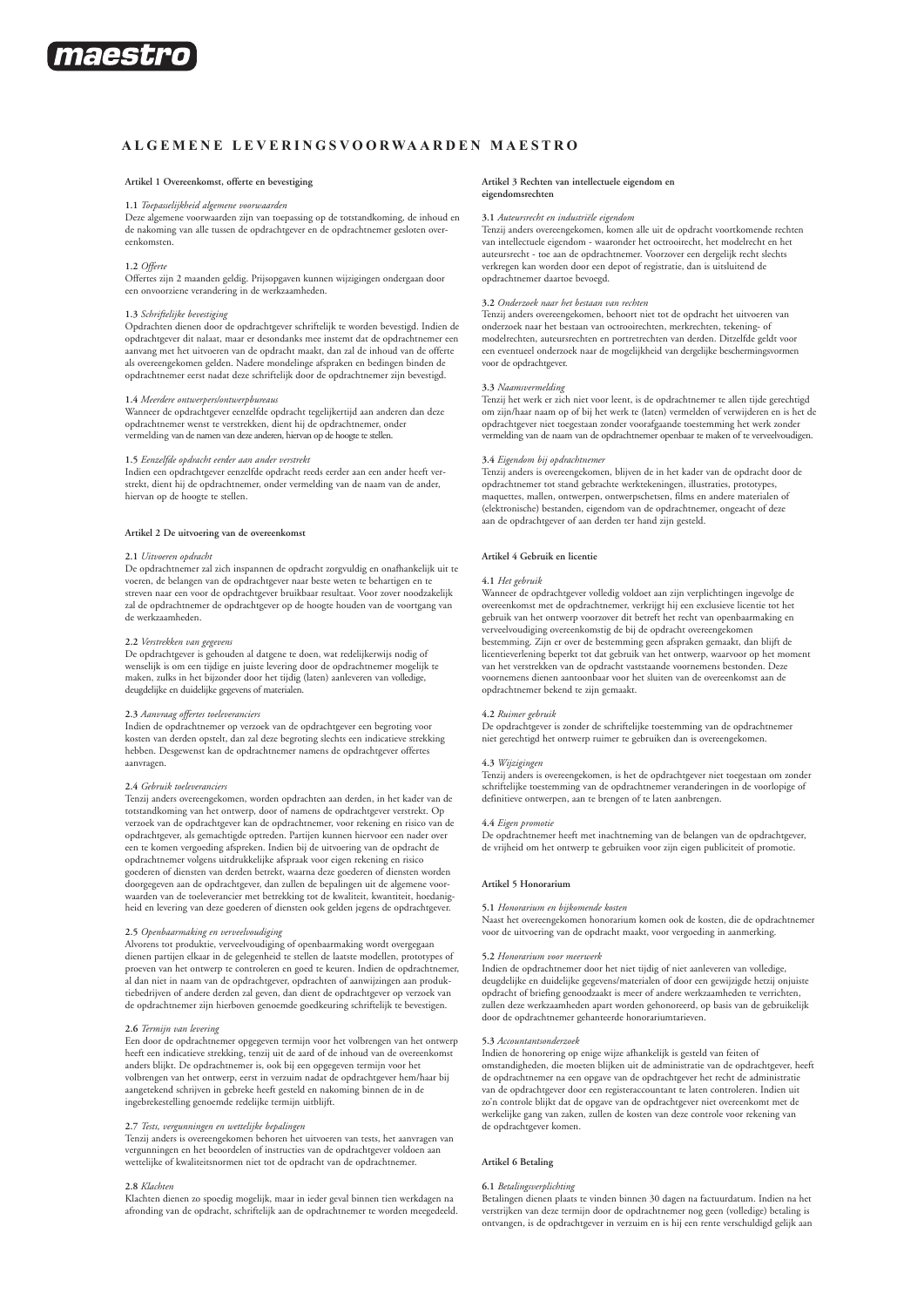

de wettelijke rente. Alle door de opdrachtnemer gemaakte kosten, zoals proceskosten en buitengerechtelijke en gerechtelijke kosten, daaronder begrepen de kosten voor juridische bijstand, deurwaarders en incassobureaus, gemaakt in verband met te late betalingen, komen ten laste van de opdrachtgever. De buitengerechtelijke kosten worden gesteld op ten minste 10% van het faktuurbedrag met een minimum van f 250,-.

#### **6.2** *Periodieke betalingen*

De opdrachtnemer heeft het recht zijn honorarium maandelijks in rekening te brengen voor verrichte werkzaamheden en gemaakte kosten ten behoeve van de uitvoering van de opdracht.

#### **6.3** *Geen korting of compensatie*

De opdrachtgever verricht de aan de opdrachtnemer verschuldigde betalingen zonder korting of compensatie, behoudens verrekening met op de overeenkomst betrekking hebbende verrekenbare voorschotten, die hij aan de opdrachtnemer heeft verstrekt.

#### **6.4** *Vervallen licentie*

Vanaf het moment dat de opdrachtgever zijn betalingsverplichtingen uit hoofde van de overeenkomst niet (volledig) nakomt of anderzins in gebreke is, is het de<br>opdrachtgever niet (langer) toegestaan de ter beschikking gestelde resultaten te<br>gebruiken en komt elke in het kader van de opdracht aan de opdra verstrekte licentie te vervallen, tenzij de tekortkoming van de opdrachtgever in het licht van de gehele opdracht van ondergeschikte betekenis is.

# **Artikel 7 Opzegging en ontbinding overeenkomst**

# **7.1** *Opzegging overeenkomst door opdrachtgever*

Wanneer de opdrachtgever een overeenkomst opzegt, dient hij, naast een schadevergoeding, het honorarium en de gemaakte kosten met betrekking tot de tot dan verrichte werkzaamheden te betalen.

# **7.2** *Ontbinding overeenkomst door ontwerper/ontwerpbureau*

Indien de overeenkomst door de opdrachtnemer wordt ontbonden wegens een toerekenbare tekortkoming in de nakoming van de overeenkomst door de opdrachtgever, dient de opdrachtgever, naast een schadevergoeding, het honorarium en de gemaakte kosten met betrekking tot de tot dan verrichte werkzaamheden te betalen. Gedragingen van de opdrachtgever op grond waarvan van de opdrachtnemer redelijkerwijs niet meer gevergd kan worden dat de opdracht wordt afgerond, worden in dit verband mede beschouwd als toerekenbare tekortkoming.

#### **7.3** *Schadevergoeding*

De schadevergoeding bedoeld in de vorige twee leden van dit artikel zal tenminste omvatten de kosten voortvloeiend uit de door de opdrachtnemer op eigen naam voor de vervulling van de opdracht aangegane verbintenissen met derden, alsmede 30 % van het resterende deel van het honorarium welke de opdrachtgever bij volledige vervulling van de opdracht verschuldigd zou zijn.

## **7.4** *Faillissement*

Zowel de opdrachtnemer als de opdrachtgever hebben het recht de overeenkomst onmiddelijk geheel of gedeeltelijk te ontbinden in geval van faillissement of surcéance van de andere partij.

## **7.5** *Gebruik resultaat na voortijdige beëindiging*

Indien de opdracht, om welke reden dan ook, voortijdig wordt beëindigd, is het de opdrachtgever niet (langer) toegestaan de hem ter beschikking gestelde ontwerpen te gebruiken en komt elke in het kader van de opdracht aan de opdrachtgever verstrekte licentie te vervallen.

## **7.6** *Duurovereenkomsten*

Wanneer de werkzaamheden van de opdrachtnemer bestaan uit het bij herhaling verrichten van soortgelijke werkzaamheden, dan zal de daarvoor geldende overeenkomst, tenzij schriftelijk anders is overeengekomen, gelden voor onbepaalde tijd. Deze overeenkomst kan slechts worden beëindigd door schriftelijke opzegging, met inachtneming van een redelijke opzegtermijn van tenminste drie maanden.

#### **Artikel 8 Garanties en vrijwaringen**

#### **8.1** *Auteursrechthebbende*

De opdrachtnemer garandeert dat het geleverde door of vanwege hem/haar is ontworpen en dat, indien er auteursrecht op het ontwerp rust, hij/zij geldt als maker in de zin van de Auteurswet en als auteursrechthebbende over het werk kan beschikken.

#### **8.2** *Vrijwaring voor aanspraken m.b.t. gebruik ontwerp*

De opdrachtgever vrijwaart de opdrachtnemer of door de opdrachtnemer bij de opdracht ingeschakelde personen voor alle aanspraken van derden voortvloeiend uit de toepassingen of het gebruik van het resultaat van de opdracht.

## **8.3** *Verstrekte materialen en gegevens*

De opdrachtgever vrijwaart de opdrachtnemer voor aanspraken met betrekking tot rechten van intellectuele eigendom op door de opdrachtgever verstrekte materialen of gegevens, die bij de uitvoering van de opdracht worden gebruikt.

#### **Artikel 9 Aansprakelijkheid**

**9.1** *Aansprakelijkheid*

De opdrachtnemer kan niet aansprakelijk worden gesteld voor:

**a.** fouten in het materiaal dat door de opdrachtgever ter hand is gesteld. **b.** misverstanden of fouten ten aanzien van de uitvoering van de overeenkomst

indien deze hun aanleiding of oorzaak vinden in handelingen van de opdrachtgever, zoals het niet tijdig of niet aanleveren van volledige, deugdelijke en duidelijke gegevens/materialen.

**c.** fouten van door of namens de opdrachtgever ingeschakelde derden.

**d.** gebreken in offertes van toeleveranciers of voor overschrijdingen van

prijsopgaves van toeleveranciers.

**e.** fouten in het ontwerp of de tekst/gegevens, indien de opdrachtgever, overeenkomstig het bepaalde in art. 2.5 zijn goedkeuring heeft gegeven, dan wel in de gelegenheid is gesteld een controle uit te voeren en te kennen heeft gegeven aan een dergelijke controle geen behoefte te hebben.

**f.** fouten in het ontwerp of de tekst/gegevens, indien de opdrachtgever het tot stand brengen of laten uitvoeren van een bepaald(e) model, prototype of proef achterwege heeft gelaten, en deze fouten in een dergelijk(e) model, prototype of proef wel waarneembaar zouden zijn geweest.

## **9.2** *Beperking aansprakelijkheid*

Behoudens in geval van opzet of grove schuld van de opdrachtnemer of de bedrijfsleiding van de opdrachtnemer, is de aansprakelijkheid van de opdrachtnemer voor schade uit hoofde van een overeenkomst of van een jegens de opdrachtgever gepleegde onrechtmatige daad, beperkt tot een bedrag dat in redelijkheid in verhouding staat tot de omvang van de opdracht, met dien verstande dat dit bedrag niet hoger zal zijn dan f 100.000,- of, indien het aan de opdracht verbonden honorarium hoger is, het bedrag van dit honorarium.

#### **9.3** *Verval aansprakelijkheid*

Elke aansprakelijkheid vervalt door het verloop van één jaar vanaf het moment dat de opdracht is voltooid.

#### **9.4** *Kopieën materialen*

De opdrachtgever is gehouden, indien redelijkerwijs mogelijk, kopieën van door hem verstrekte materialen en gegevens onder zich te houden tot de opdracht is vervuld. Indien de opdrachtgever dit nalaat, kan de opdrachtnemer niet aansprakelijk worden gesteld voor schade die bij het bestaan van deze kopieën niet was opgetreden.

#### **9.5** *Bewaarplicht*

Na het voltooien van de opdracht hebben noch de opdrachtgever noch de opdrachtnemer jegens elkaar een bewaarplicht met betrekking tot de gebruikte materialen en gegevens.

#### **Artikel 10 Overige bepalingen**

## **10.1** *Overdracht aan derden*

Het is de opdrachtgever niet toegestaan enig recht uit een met de opdrachtnemer gesloten overeenkomst aan derden over te dragen, anders dan bij overdracht van zijn gehele onderneming.

## **10.2** *Vertrouwelijkheid*

Partijen zijn gehouden feiten en omstandigheden, die in het kader van de opdracht aan de andere partij ter kennis komen, vertrouwelijk te behandelen. Derden, die bij de uitvoering van de opdracht worden betrokken, zullen ten aanzien van deze feiten en omstandigheden afkomstig van de andere partij aan eenzelfde vertrouwelijke behandeling worden gebonden.

## **10.3** *Opschriften*

De opschriften in deze algemene voorwaarden dienen slechts om de leesbaarheid te bevorderen en vormen geen onderdeel van deze voorwaarden.

#### **10.4** *Nederlands recht*

Op de overeenkomst tussen de opdrachtnemer en opdrachtgever is het Nederlands recht van toepassing. De rechter tot het kennisnemen van geschillen tussen de opdrachtnemer en de opdrachtgever is de bevoegde rechter in het arrondissement waar de opdrachtnemer is gevestigd.